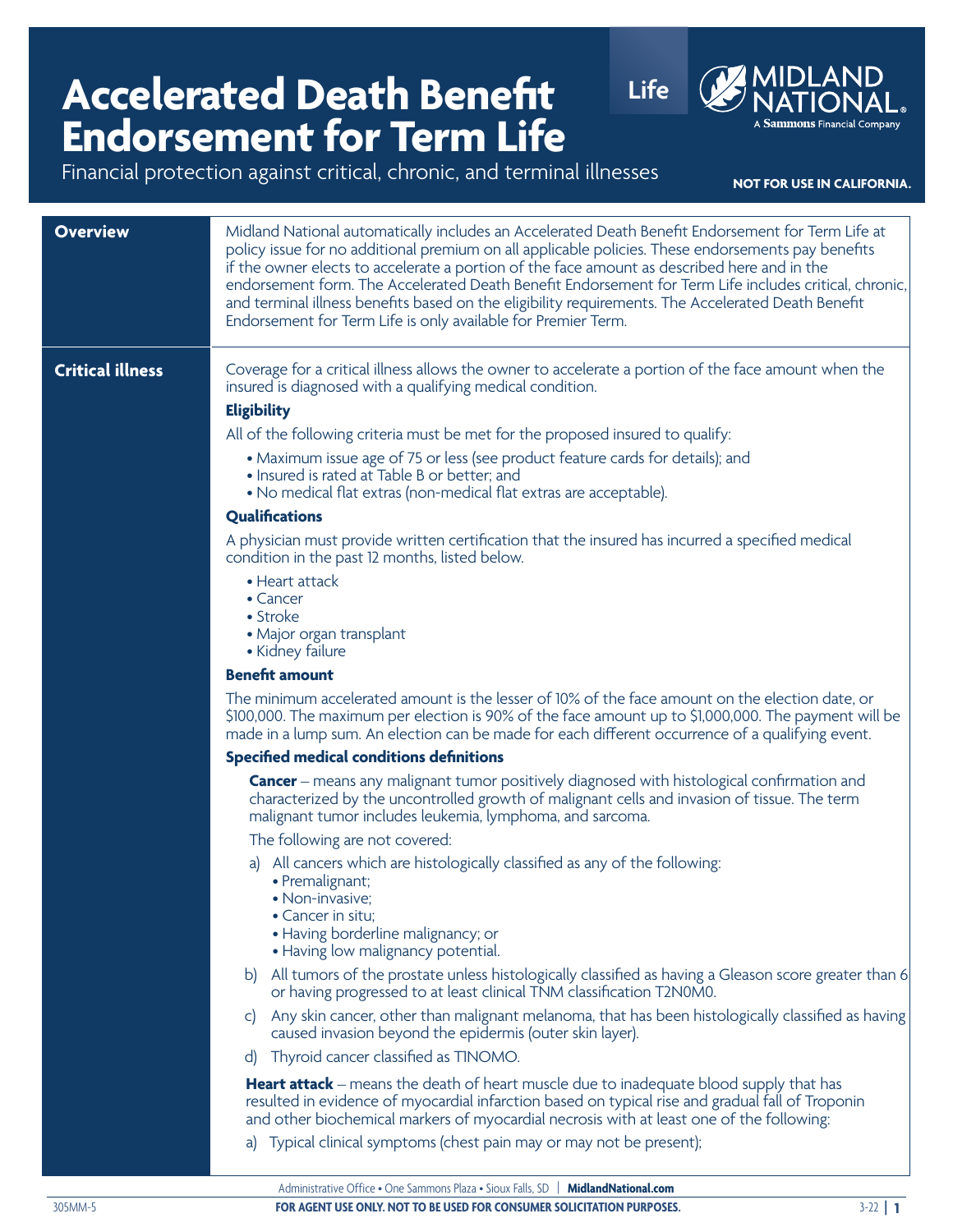| <b>Critical illness</b> | b) Characteristic electrocardiogram (ECG or EKG) changes; or                                                                                                                                                                                                                                                                                                                                                                                         |
|-------------------------|------------------------------------------------------------------------------------------------------------------------------------------------------------------------------------------------------------------------------------------------------------------------------------------------------------------------------------------------------------------------------------------------------------------------------------------------------|
| (Continued)             | c) Coronary artery intervention.                                                                                                                                                                                                                                                                                                                                                                                                                     |
|                         | This does not include:                                                                                                                                                                                                                                                                                                                                                                                                                               |
|                         | a) Angina;                                                                                                                                                                                                                                                                                                                                                                                                                                           |
|                         | b) Elevated biochemical cardiac markers as a result of intra-arterial cardiac procedures including,<br>but not limited to, coronary angiography and coronary angioplasty, in the absence of new Q<br>waves; or                                                                                                                                                                                                                                       |
|                         | c) ECG changes suggesting a prior myocardial infarction, which do not meet the definition of<br>heart attack described above.                                                                                                                                                                                                                                                                                                                        |
|                         | Kidney failure – means chronic and end stage renal failure (failure of both kidneys to function<br>effectively) diagnosed and managed by a nephrologist, as a result of which regular dialysis is<br>necessary.                                                                                                                                                                                                                                      |
|                         | <b>Major organ transplant</b> – means the undergoing as a recipient of a transplant of bone marrow<br>or a complete heart, kidney, liver, lung, small intestine, or pancreas, or inclusion on the United<br>Network of Organ Sharing (UNOS) waiting list. Transplant of any other organs, parts of organs,<br>tissues or cells is not covered.                                                                                                       |
|                         | <b>Stroke</b> – (cerebrovascular accident) means a definite diagnosis of an acute cerebrovascular<br>event caused by intra-cranial thrombosis, hemorrhage, or embolism with acute onset of new<br>neurological symptoms and new objective neurological deficits on clinical examination, persisting<br>for at least 96 hours following the date of diagnosis. These new symptoms and deficits must be<br>corroborated by diagnostic imaging testing. |
|                         | The following are not included:                                                                                                                                                                                                                                                                                                                                                                                                                      |
|                         | a) Transient ischemic attacks;                                                                                                                                                                                                                                                                                                                                                                                                                       |
|                         | b) Brain damage due to an accident or injury, infection, vasculitis, and inflammatory disease;                                                                                                                                                                                                                                                                                                                                                       |
|                         | c) Vascular disease affecting the eye or optic nerve;                                                                                                                                                                                                                                                                                                                                                                                                |
|                         | d) Ischemic disorders of the vestibular system;                                                                                                                                                                                                                                                                                                                                                                                                      |
|                         | e) Chronic cerebrovascular insufficiency                                                                                                                                                                                                                                                                                                                                                                                                             |
| <b>Chronic illness</b>  | Coverage for a chronic illness allows the owner to accelerate a portion of the face amount when the<br>insured is diagnosed with a chronic illness.                                                                                                                                                                                                                                                                                                  |
|                         | <b>Eligibility</b>                                                                                                                                                                                                                                                                                                                                                                                                                                   |
|                         | All of the following criteria must be met for the proposed insured to qualify:                                                                                                                                                                                                                                                                                                                                                                       |
|                         | • Maximum issue age of 80 or less (see product feature cards for details); and                                                                                                                                                                                                                                                                                                                                                                       |
|                         | Insured is rated at Table D or better; and                                                                                                                                                                                                                                                                                                                                                                                                           |
|                         | No medical flat extras (non-medical flat extras are acceptable).<br><b>Qualifications</b>                                                                                                                                                                                                                                                                                                                                                            |
|                         | A physician must provide written certification that within the last 12 months the insured is<br>chronically ill. This medical certification is valid for 12 months. The insured is considered to be<br>chronically ill if he or she:                                                                                                                                                                                                                 |
|                         | • Is unable to perform, for at least 90 days without substantial assistance from another person, at<br>least two activities of daily living (ADLs); or                                                                                                                                                                                                                                                                                               |
|                         | • Requires substantial supervision by another person to protect oneself from threats to health<br>and safety due to severe cognitive impairment.                                                                                                                                                                                                                                                                                                     |
|                         | Activities of daily living are basic human functional abilities, which measure the insured's ability for<br>self care, to live independently without substantial assistance from another person as described<br>below:                                                                                                                                                                                                                               |
|                         | 1. Bathing – the ability to wash oneself by sponge bath, or in either a tub or shower, including the<br>task of getting into or out of the tub or shower;                                                                                                                                                                                                                                                                                            |
|                         | 2. <b>Continence</b> – the ability to maintain control of bowel and bladder function; or, when unable to<br>maintain control of bowel or bladder function, the ability to perform associated personal hygiene<br>(including caring for catheter or colostomy bag);                                                                                                                                                                                   |
|                         | 3. Dressing – the ability to put on and take off all items of clothing and any necessary braces,<br>fasteners or artificial limbs;                                                                                                                                                                                                                                                                                                                   |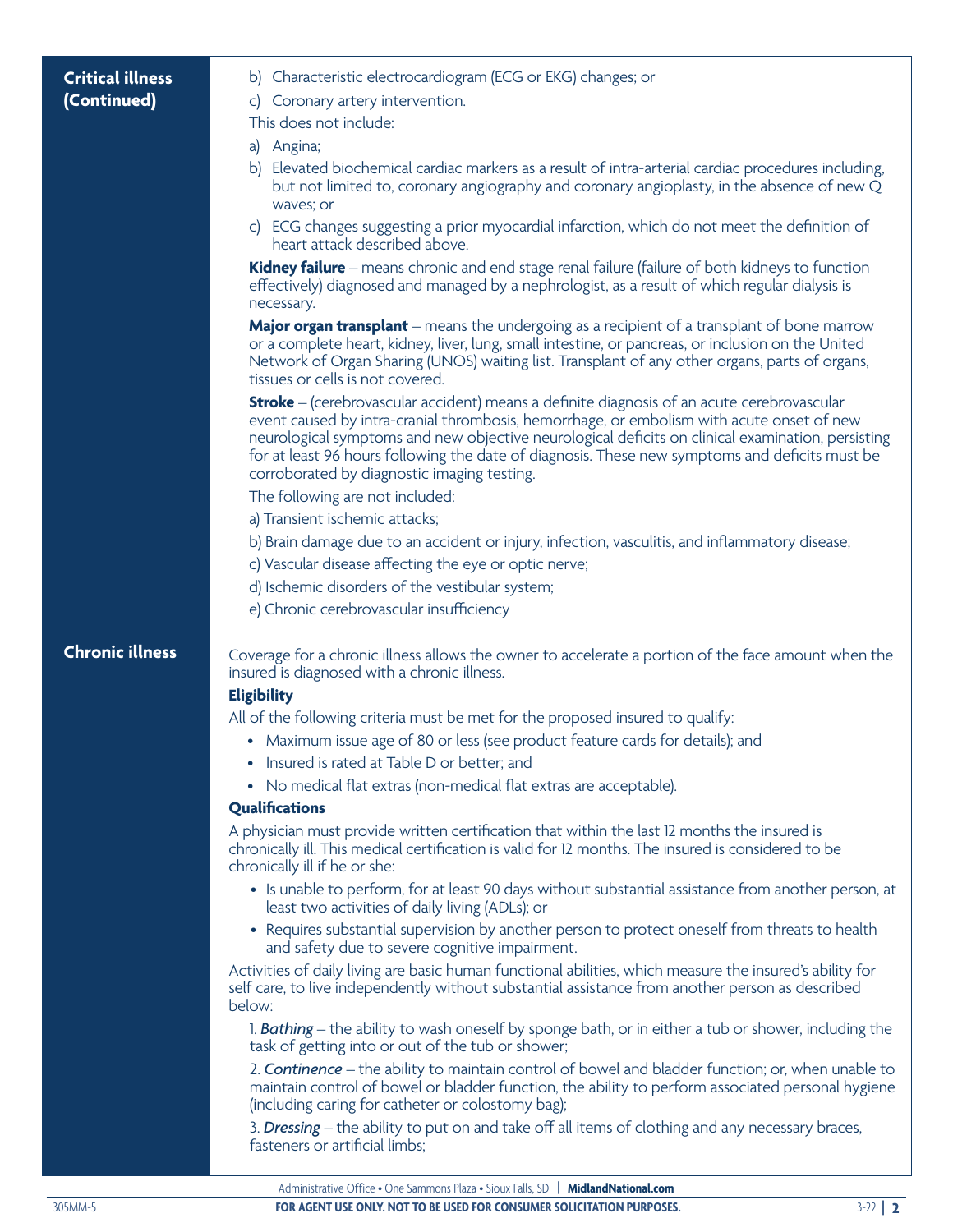| <b>Chronic illness</b>   | 4. <b>Eating</b> – the ability to feed oneself by getting food into the body from a receptacle (such as a<br>plate, cup or table) or by a feeding tube or intravenously;                                                                                                                                                                                                                                                                                                                                                                                                                                                                                             |
|--------------------------|----------------------------------------------------------------------------------------------------------------------------------------------------------------------------------------------------------------------------------------------------------------------------------------------------------------------------------------------------------------------------------------------------------------------------------------------------------------------------------------------------------------------------------------------------------------------------------------------------------------------------------------------------------------------|
| (Continued)              | 5. Toileting – the ability to get to and from the toilet, getting on and off the toilet, and<br>performing associated personal hygiene; and                                                                                                                                                                                                                                                                                                                                                                                                                                                                                                                          |
|                          | 6. Transferring – the ability to move into or out of a bed, chair or wheelchair.                                                                                                                                                                                                                                                                                                                                                                                                                                                                                                                                                                                     |
|                          | Severe cognitive impairment is defined as deterioration or loss of intellectual capacity that is<br>measured by clinical evidence and standardized tests, which reliably measure impairment in:                                                                                                                                                                                                                                                                                                                                                                                                                                                                      |
|                          | • Short-term or long-term memory; OR                                                                                                                                                                                                                                                                                                                                                                                                                                                                                                                                                                                                                                 |
|                          | Orientation to person, place or time; OR<br>$\bullet$                                                                                                                                                                                                                                                                                                                                                                                                                                                                                                                                                                                                                |
|                          | Deduction or abstract reasoning; AND<br>٠                                                                                                                                                                                                                                                                                                                                                                                                                                                                                                                                                                                                                            |
|                          | • Judgment as it relates to safety awareness.                                                                                                                                                                                                                                                                                                                                                                                                                                                                                                                                                                                                                        |
|                          | FOR FLORIDA RESIDENTS ONLY:                                                                                                                                                                                                                                                                                                                                                                                                                                                                                                                                                                                                                                          |
|                          | A physician must provide written certification that within the last 12 months the insured is chronically<br>ill. This medical certification is valid for 12 months. The insured is considered to be chronically ill if he<br>or she:                                                                                                                                                                                                                                                                                                                                                                                                                                 |
|                          | • Is unable to perform, for at least 90 days without substantial assistance from another person,<br>at least two activities of daily living (ADLs) due to loss of functional capacity; or                                                                                                                                                                                                                                                                                                                                                                                                                                                                            |
|                          | Requiring substantial supervision for protection from threats to health and safety due to<br>$\bullet$<br>severe cognitive impairment. Diagnosis of severe cognitive impairment must be made by a<br>licensed medical practitioner.                                                                                                                                                                                                                                                                                                                                                                                                                                  |
|                          | Severe cognitive impairment is defined as a deficiency in a person's short-term or long-term<br>memory, orientation to person, place or time, deductive or abstract reasoning, or judgment to safety<br>awareness.                                                                                                                                                                                                                                                                                                                                                                                                                                                   |
|                          | <b>Benefit amount</b>                                                                                                                                                                                                                                                                                                                                                                                                                                                                                                                                                                                                                                                |
|                          | The minimum accelerated amount per election is 5% of the face amount on the initial election date<br>or \$50,000, whichever is less. The maximum per election is 24% of the face amount on the initial<br>election date or \$480,000, whichever is less. One election is available every 12 months. The face<br>amount on the initial election date is used to determine the maximum accelerated face amount and<br>the residual death benefit. The residual death benefit is the greater of 5% of the policy face amount<br>on the initial election date or \$10,000. The residual death benefit only applies to accelerated death<br>benefits for chronic illness. |
|                          | The payment will be paid in a lump sum. A new application for election of accelerated benefits must<br>be completed for each election.                                                                                                                                                                                                                                                                                                                                                                                                                                                                                                                               |
| <b>Terminal illness</b>  | Coverage for a terminal illness allows the insured to accelerate a portion of the face amount while<br>living if diagnosed with a terminal illness.<br><b>Eligibility</b>                                                                                                                                                                                                                                                                                                                                                                                                                                                                                            |
|                          | Terminal illness coverage has the same criteria as the life insurance policy issued.<br>Qualification                                                                                                                                                                                                                                                                                                                                                                                                                                                                                                                                                                |
|                          | For terminal illness, the physician must provide written certification that the insured has a life<br>expectancy of 24 months or less, or 12 months or less in Florida.                                                                                                                                                                                                                                                                                                                                                                                                                                                                                              |
|                          | <b>Benefit amount</b>                                                                                                                                                                                                                                                                                                                                                                                                                                                                                                                                                                                                                                                |
|                          | The minimum accelerated amount is 10% of the face amount on the election date or \$100,000,<br>whichever is less. The maximum the owner may accelerate is 90% of the face amount or \$1,000,000,<br>whichever is less. We allow only one election per policy for terminal illness. The payment will be paid<br>in a lump sum.                                                                                                                                                                                                                                                                                                                                        |
| <b>Electing benefits</b> | To elect benefits under these endorsements, the owner must complete an application for election<br>of accelerated benefits form, which includes a section for the physician's certification mentioned<br>above. The application for election also allows the owner to choose the face amount they'd like<br>to accelerate, subject to the minimum and maximum election amounts listed for each benefit. The<br>maximum face amount that can be accelerated per policy is \$2,000,000. A final election occurs<br>when the owner chooses to accelerate all of the remaining face amount in the policy, excluding the<br>residual death benefit.                       |
|                          | Administrative Office • One Sammons Plaza • Sioux Falls SD   MidlandNational com                                                                                                                                                                                                                                                                                                                                                                                                                                                                                                                                                                                     |

305MM-5 **FOR AGENT USE ONLY. NOT TO BE USED FOR CONSUMER SOLICITATION PURPOSES.** 3-22 **| 3**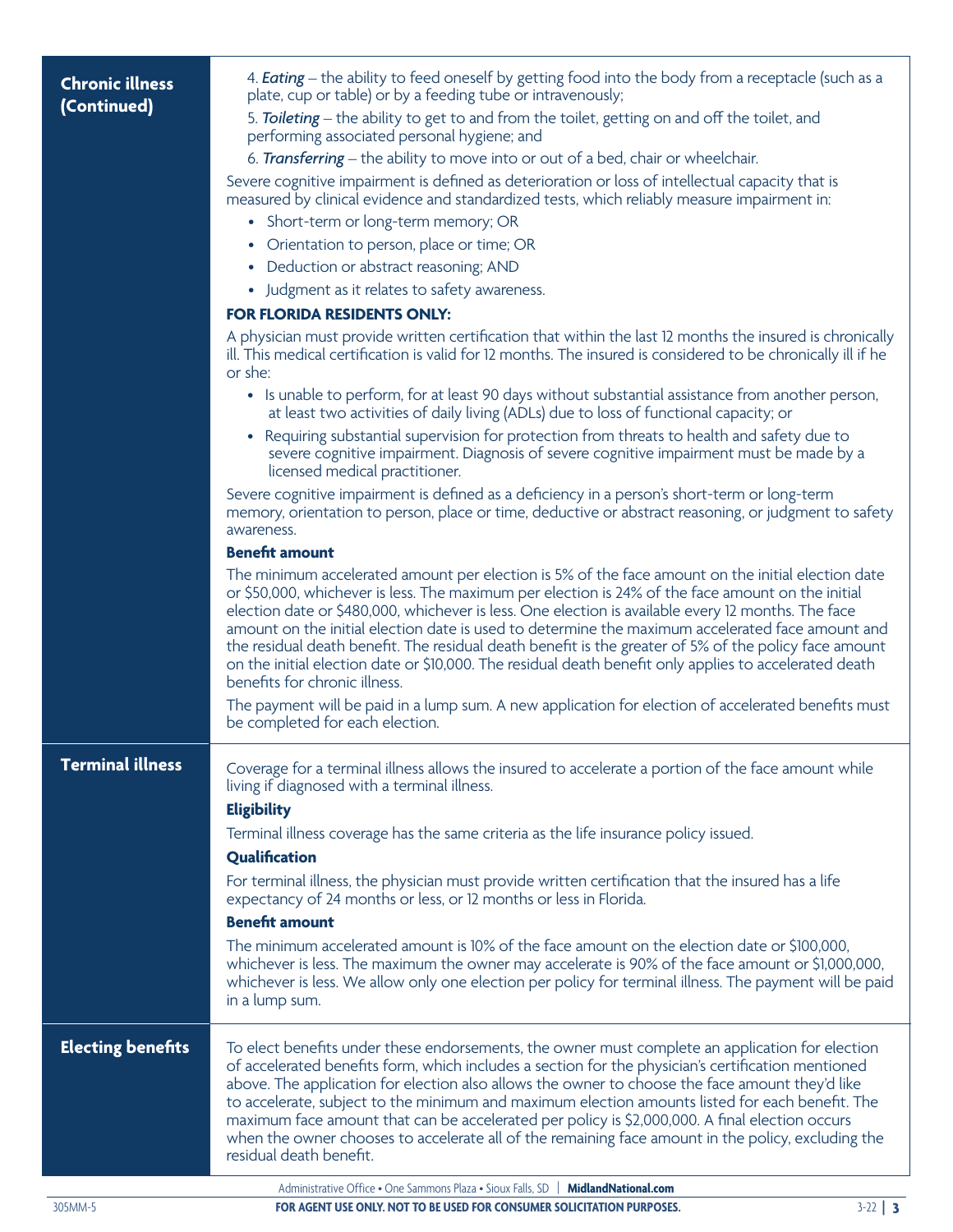| family.                                                                                                                                                                                                                                                                                                                                                                                                                                                                                                                                                                                                                                                                                                                                                                                                                                                                                                                                                                                                                                                                                                                                                                                                                                                                                                                                                                                                                                                                                                                                                                                                                                                                                                                                                                           |                                             |                                               |                                                                                                                                                                                                                                                                                                                                                                                                                                                                                                                                                                                                                                                                                                                                                                                                                                                                                                                                                                                                                                                                                                                                                                                                                                                                                                                                                                                      |  |
|-----------------------------------------------------------------------------------------------------------------------------------------------------------------------------------------------------------------------------------------------------------------------------------------------------------------------------------------------------------------------------------------------------------------------------------------------------------------------------------------------------------------------------------------------------------------------------------------------------------------------------------------------------------------------------------------------------------------------------------------------------------------------------------------------------------------------------------------------------------------------------------------------------------------------------------------------------------------------------------------------------------------------------------------------------------------------------------------------------------------------------------------------------------------------------------------------------------------------------------------------------------------------------------------------------------------------------------------------------------------------------------------------------------------------------------------------------------------------------------------------------------------------------------------------------------------------------------------------------------------------------------------------------------------------------------------------------------------------------------------------------------------------------------|---------------------------------------------|-----------------------------------------------|--------------------------------------------------------------------------------------------------------------------------------------------------------------------------------------------------------------------------------------------------------------------------------------------------------------------------------------------------------------------------------------------------------------------------------------------------------------------------------------------------------------------------------------------------------------------------------------------------------------------------------------------------------------------------------------------------------------------------------------------------------------------------------------------------------------------------------------------------------------------------------------------------------------------------------------------------------------------------------------------------------------------------------------------------------------------------------------------------------------------------------------------------------------------------------------------------------------------------------------------------------------------------------------------------------------------------------------------------------------------------------------|--|
| Midland National will not simultaneously accelerate any portion of the policy's face amount for<br>critical, chronic and terminal illness under these endorsements. The owner must discontinue any<br>existing accelerated death benefit payments in order to elect another accelerated death benefit<br>under this endorsement.                                                                                                                                                                                                                                                                                                                                                                                                                                                                                                                                                                                                                                                                                                                                                                                                                                                                                                                                                                                                                                                                                                                                                                                                                                                                                                                                                                                                                                                  |                                             |                                               |                                                                                                                                                                                                                                                                                                                                                                                                                                                                                                                                                                                                                                                                                                                                                                                                                                                                                                                                                                                                                                                                                                                                                                                                                                                                                                                                                                                      |  |
| It is important to remember that many factors will determine whether a Critical Illness or Chronic<br>Illness benefit is payable as well as the amount of any benefit payable. The impact an illness has on<br>future mortality is one of the key factors in determining the amount and availability of benefits<br>along with other factors such as age, and the amount of the death benefit and premiums normally<br>payable under the policy. Certain illnesses, including even some forms of cancer, may actually have a<br>minimal impact to future mortality and result in no benefit being payable. We assess the impact of<br>an illness to mortality in our sole discretion using our established underwriting guidelines.<br><b>Quotes - Accelerated Benefit Summary report</b><br>Midland National's ExactIllustrations software provides theoretical benefit payments for critical and<br>chronic illness accelerated death benefit elections according to three generic impacts to the insured's<br>life expectancy. They are described as minor, moderate, and severe impact on future mortality. It<br>is important to note that the actual result of the time of election underwriting process may fall<br>anywhere within this range (i.e. anywhere between minor to severe). With minor to moderate impact<br>on future mortality, the accelerated benefit payment may be zero or minimal.<br>• Minor: Based on health conditions that are reasonably expected to have very little or no effect<br>on the insured's lifespan.<br>• Moderate: Based on health conditions that are reasonably expected to shorten the insured's<br>lifespan by a meaningful amount.<br>• Severe: Based on health conditions that are reasonably expected to shorten the insured's |                                             |                                               |                                                                                                                                                                                                                                                                                                                                                                                                                                                                                                                                                                                                                                                                                                                                                                                                                                                                                                                                                                                                                                                                                                                                                                                                                                                                                                                                                                                      |  |
| months or less).                                                                                                                                                                                                                                                                                                                                                                                                                                                                                                                                                                                                                                                                                                                                                                                                                                                                                                                                                                                                                                                                                                                                                                                                                                                                                                                                                                                                                                                                                                                                                                                                                                                                                                                                                                  |                                             |                                               |                                                                                                                                                                                                                                                                                                                                                                                                                                                                                                                                                                                                                                                                                                                                                                                                                                                                                                                                                                                                                                                                                                                                                                                                                                                                                                                                                                                      |  |
| The hypothetical example below assumes \$24,000 is accelerated. It is representative of various<br>products and ages and is intended to show how the benefit payment can vary across the severity<br>of future mortality impact due to critical and chronic conditions. Please run an actual illustration to<br>obtain sample payouts for a particular product and insured.                                                                                                                                                                                                                                                                                                                                                                                                                                                                                                                                                                                                                                                                                                                                                                                                                                                                                                                                                                                                                                                                                                                                                                                                                                                                                                                                                                                                       |                                             |                                               |                                                                                                                                                                                                                                                                                                                                                                                                                                                                                                                                                                                                                                                                                                                                                                                                                                                                                                                                                                                                                                                                                                                                                                                                                                                                                                                                                                                      |  |
| <b>Attained age at</b>                                                                                                                                                                                                                                                                                                                                                                                                                                                                                                                                                                                                                                                                                                                                                                                                                                                                                                                                                                                                                                                                                                                                                                                                                                                                                                                                                                                                                                                                                                                                                                                                                                                                                                                                                            | <b>Minor impact on</b>                      | Moderate impact on                            | Severe impact on<br>future mortality                                                                                                                                                                                                                                                                                                                                                                                                                                                                                                                                                                                                                                                                                                                                                                                                                                                                                                                                                                                                                                                                                                                                                                                                                                                                                                                                                 |  |
| 60                                                                                                                                                                                                                                                                                                                                                                                                                                                                                                                                                                                                                                                                                                                                                                                                                                                                                                                                                                                                                                                                                                                                                                                                                                                                                                                                                                                                                                                                                                                                                                                                                                                                                                                                                                                | \$0                                         | \$12,000                                      | \$20,000                                                                                                                                                                                                                                                                                                                                                                                                                                                                                                                                                                                                                                                                                                                                                                                                                                                                                                                                                                                                                                                                                                                                                                                                                                                                                                                                                                             |  |
| 70                                                                                                                                                                                                                                                                                                                                                                                                                                                                                                                                                                                                                                                                                                                                                                                                                                                                                                                                                                                                                                                                                                                                                                                                                                                                                                                                                                                                                                                                                                                                                                                                                                                                                                                                                                                | \$0                                         | \$13,000                                      | \$21,000                                                                                                                                                                                                                                                                                                                                                                                                                                                                                                                                                                                                                                                                                                                                                                                                                                                                                                                                                                                                                                                                                                                                                                                                                                                                                                                                                                             |  |
| 80                                                                                                                                                                                                                                                                                                                                                                                                                                                                                                                                                                                                                                                                                                                                                                                                                                                                                                                                                                                                                                                                                                                                                                                                                                                                                                                                                                                                                                                                                                                                                                                                                                                                                                                                                                                | \$0                                         | \$14,000                                      | \$22,000                                                                                                                                                                                                                                                                                                                                                                                                                                                                                                                                                                                                                                                                                                                                                                                                                                                                                                                                                                                                                                                                                                                                                                                                                                                                                                                                                                             |  |
|                                                                                                                                                                                                                                                                                                                                                                                                                                                                                                                                                                                                                                                                                                                                                                                                                                                                                                                                                                                                                                                                                                                                                                                                                                                                                                                                                                                                                                                                                                                                                                                                                                                                                                                                                                                   |                                             |                                               |                                                                                                                                                                                                                                                                                                                                                                                                                                                                                                                                                                                                                                                                                                                                                                                                                                                                                                                                                                                                                                                                                                                                                                                                                                                                                                                                                                                      |  |
|                                                                                                                                                                                                                                                                                                                                                                                                                                                                                                                                                                                                                                                                                                                                                                                                                                                                                                                                                                                                                                                                                                                                                                                                                                                                                                                                                                                                                                                                                                                                                                                                                                                                                                                                                                                   | <b>Hypothetical Example</b><br>acceleration | future mortality<br>a. An actuarial discount. | In order to qualify for benefits, a physician must provide written certification that the insured is<br>critically, chronically, or terminally ill. The diagnosing physician must be a licensed medical doctor<br>(M.D. or D.O.) operating within the scope of the state license issued within the United States. A<br>physician cannot be the owner, the insured, or a member of the insured's or owner's immediate<br>Midland National may require a second opinion by a physician Midland National designates. In the<br>event the insured's physician and Midland National's physician disagree on whether the insured<br>is critically, chronically, or terminally ill, accelerated death benefit eligibility will be determined by<br>a third medical opinion provided by a physician mutually acceptable to both the owner and us.<br>Midland National will pay for any additional medical opinions.<br>lifespan substantially, but not to the extent that the condition can be considered Terminal (24<br>future mortality<br>An accelerated death benefit payment the owner may receive will be less than the face amount<br>accelerated. The following occurs when a policyowner elects to accelerate the death benefit.<br>1. The policy face amount is reduced by the accelerated amount.<br>2. The benefit payment is determined by reducing the accelerated amount by: |  |

Administrative Office • One Sammons Plaza • Sioux Falls, SD | **MidlandNational.com**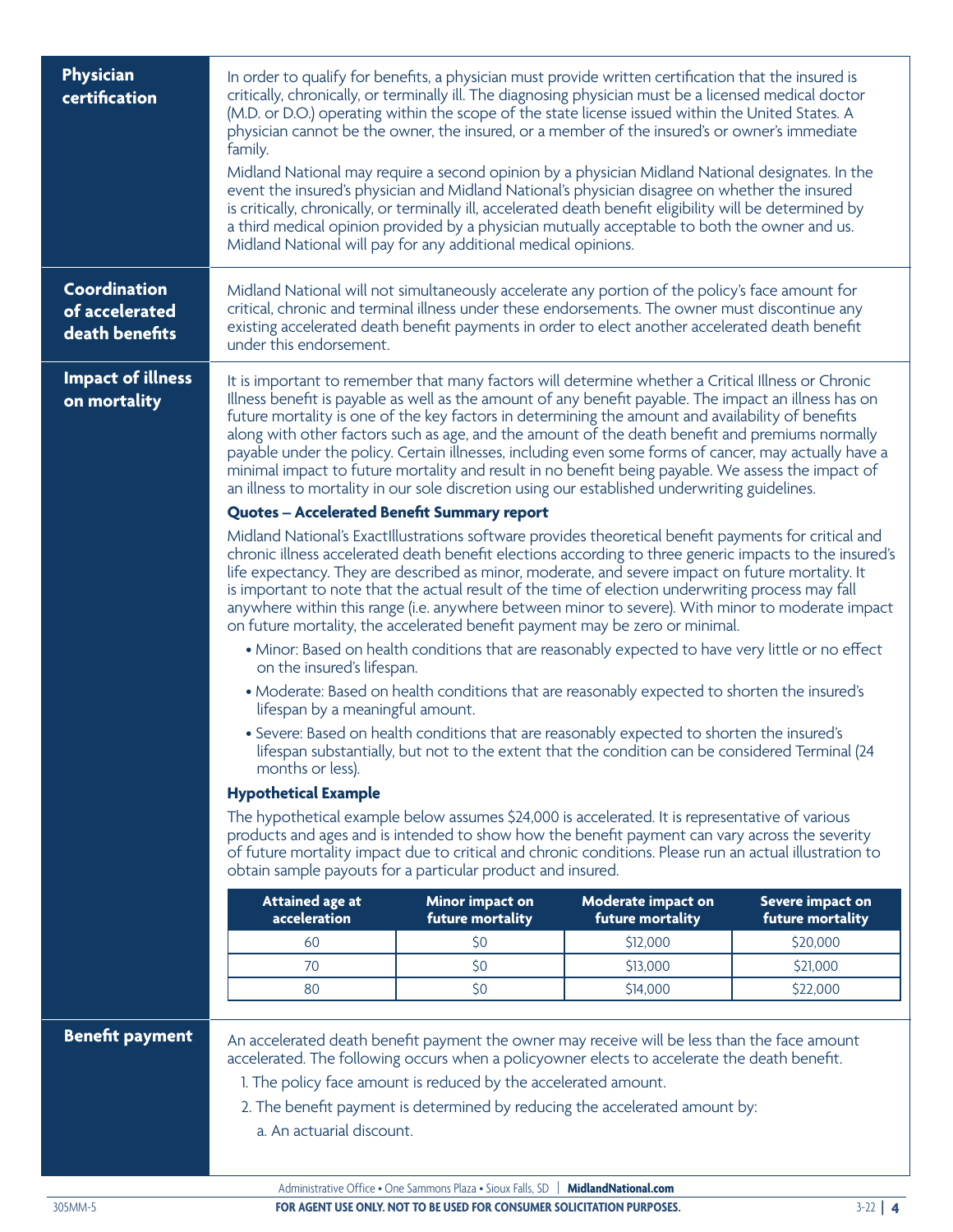| <b>Benefit payment</b>                       | • For terminal illness elections, the discount is based on current interest rates using an<br>18-month time period.                                                                                                                                                                                                                                                                                                                                                                                                                                                                                                                                                                                                                                                                                                                                                 |
|----------------------------------------------|---------------------------------------------------------------------------------------------------------------------------------------------------------------------------------------------------------------------------------------------------------------------------------------------------------------------------------------------------------------------------------------------------------------------------------------------------------------------------------------------------------------------------------------------------------------------------------------------------------------------------------------------------------------------------------------------------------------------------------------------------------------------------------------------------------------------------------------------------------------------|
| (Continued)                                  | • For critical and chronic illness elections, the discount amount is determined through<br>an underwriting process at the time of election. See the Underwriting at time of election<br>section below.                                                                                                                                                                                                                                                                                                                                                                                                                                                                                                                                                                                                                                                              |
|                                              | b. An administrative fee. See the Administrative fee section below.                                                                                                                                                                                                                                                                                                                                                                                                                                                                                                                                                                                                                                                                                                                                                                                                 |
|                                              | <b>Underwriting at time of election</b>                                                                                                                                                                                                                                                                                                                                                                                                                                                                                                                                                                                                                                                                                                                                                                                                                             |
|                                              | For critical and chronic illness election, the actuarial discount is based primarily upon our<br>evaluation of the insured's life expectancy. A shorter life expectancy will result in a larger payment,<br>and a longer life expectancy will result in a smaller payment which may be as low as zero dollars<br>(please see Impact of illness on mortality section above). Our evaluation of the insured's health may<br>be based upon several sources including our underwriting manual, published survival rates from<br>medical data, reinsurer review, medical records, and any other underwriting techniques in use at<br>the time of election. The benefit payment will be reduced by the value of all future premiums the<br>company expected to receive on the accelerated amount prior to the death of the insured, as well<br>as lost investment income. |
|                                              | <b>Administrative fee</b>                                                                                                                                                                                                                                                                                                                                                                                                                                                                                                                                                                                                                                                                                                                                                                                                                                           |
|                                              | We charge an administrative fee for a terminal illness election and for each critical or chronic illness<br>election. The current and maximum administrative fee is \$200 for a terminal illness election. The<br>current fee for each critical and chronic illness election is \$250, and the maximum is \$500. The<br>administrative fee may vary by jurisdiction.                                                                                                                                                                                                                                                                                                                                                                                                                                                                                                |
| <b>Waiver of</b>                             | For a terminal illness election, we waive all premiums after paying the benefit.                                                                                                                                                                                                                                                                                                                                                                                                                                                                                                                                                                                                                                                                                                                                                                                    |
| premiums                                     | For chronic and critical illness elections, we do NOT waive premiums, nor suspend lapse checking.<br>However, future premium payments are reduced because they are based upon the remaining face<br>amount. The policy fee is not reduced.                                                                                                                                                                                                                                                                                                                                                                                                                                                                                                                                                                                                                          |
| <b>Impact to face</b><br>amount              | The face amount will be reduced in proportion to the face amount that is accelerated. For example,<br>if the face amount before election is \$100,000 and the accelerated death benefit is \$20,000, the face<br>amount will be reduced by 20% (\$20,000/\$100,000).                                                                                                                                                                                                                                                                                                                                                                                                                                                                                                                                                                                                |
| <b>Other riders</b><br>and endorse-<br>ments | Upon election of accelerated death benefits, all existing riders and endorsements will continue to be<br>effective, subject to the terms and conditions of each rider or endorsement. The exception is under<br>a final election for chronic illness; in this case, all other riders and endorsements (except<br>for this endorsement) attached to the policy will terminate. However, any accidental death benefit<br>riders on the policy, if any, will not be affected by the accelerated death benefits under these<br>endorsements. After the initial election of a critical or chronic illness accelerated death benefit, no<br>additional endorsements or riders may be added to the policy.                                                                                                                                                                 |
|                                              | Provisions, riders, or endorsements that restrict changes to the face amount<br>If the owner has elected a policy provision, endorsement, or rider that restricts making any changes<br>to the face amount, the owner may not elect accelerated benefits under these endorsements. This<br>includes any restrictions specified by a policy provision or another rider or endorsement.                                                                                                                                                                                                                                                                                                                                                                                                                                                                               |
| <b>Cancellation in</b><br>case of death      | If the insured dies after the owner elects to receive an accelerated death benefit, but before the<br>payment is made, the election will be cancelled and the face amount will be paid as described in the<br>policy. If the insured dies before all benefit payments are paid, we will pay the face amount in lieu of<br>any remaining accelerated death benefit payments.                                                                                                                                                                                                                                                                                                                                                                                                                                                                                         |
| <b>Reinstatements</b>                        | These endorsements may be reinstated following a policy lapse unless the maximum accelerated<br>death benefit has been paid under these endorsements.                                                                                                                                                                                                                                                                                                                                                                                                                                                                                                                                                                                                                                                                                                               |
| <b>Limitations</b>                           | Accelerated death benefits are not available if the law requires the benefit to meet the claims of<br>creditors, whether in bankruptcy or otherwise, or a government agency requires the benefit in order<br>to apply for, obtain, or keep a government benefit or entitlement.                                                                                                                                                                                                                                                                                                                                                                                                                                                                                                                                                                                     |
|                                              | Administrative Office . One Sammons Plaza . Sioux Falls, SD<br><b>MidlandNational.com</b>                                                                                                                                                                                                                                                                                                                                                                                                                                                                                                                                                                                                                                                                                                                                                                           |